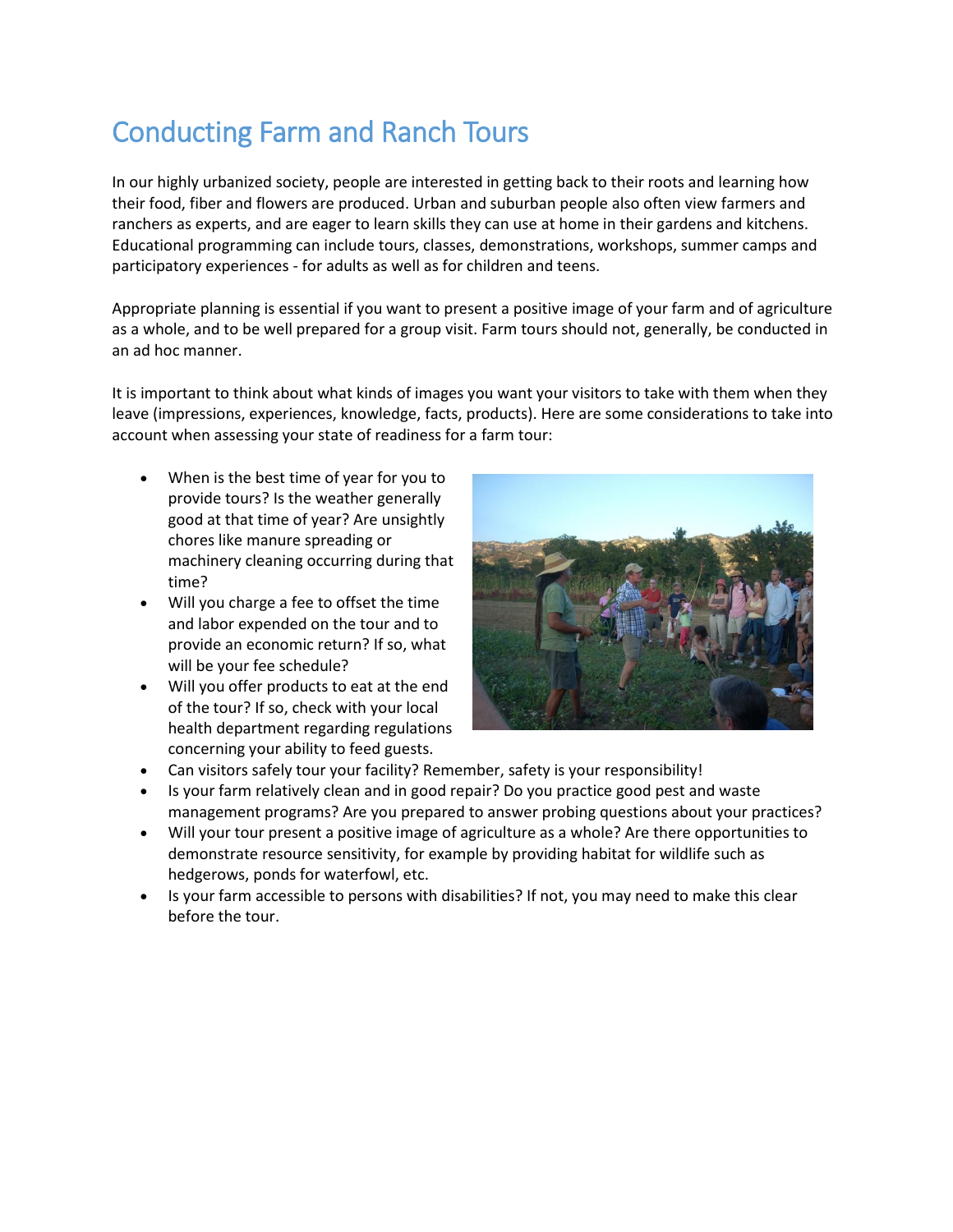#### Preparation

- Develop rules for photography. You need to decide whether visitors can take pictures of everything they see or only in certain areas. Consider providing a specific location for group/family commemorative photos where pictures can be taken beside a farm sign, farm product, or some other piece of memorabilia.
- Be sure you have given adequate attention to hygiene. Assess the adequacy of your bathroom and hand washing arrangements, especially if visitors will be handling animals before they eat.
- Provide for adequate amounts and locations of garbage cans in the eating areas.
- Public Relations: Call your neighbors to let them know about the planned tour.
- Esthetics: Ensure that dead and injured animals or discarded products will not be on display during the tour or visible to your guests.



#### The Tour Schedule and Presentation

- Develop a tour program and a verbal presentation that can be modified to fit the interests and backgrounds of the audience.
- Post signs that clearly outline safety requirements.
- View your operation through the eyes of a visitor. Point out the obvious and explain the reasons behind specific operations.
- Emphasize a theme throughout the tour (for example, recycling, sustainable agriculture, food quality, animal welfare, agriculture and the environment, and conservation).
- Discuss your production systems, following the path of products from conception to consumption; from seed to tomato sauce, from cow to milk and cheese, from lamb to wool. Talk about the diverse markets your products serve, including by-products.
- Select three to five points of emphasis that you want to reinforce throughout the tour. What would you like guests to have learned by the end of your tour? Whenever possible, make it an interactive, hands-on, experience. For example: If you are touring an apple orchard, show pictures or point to trees in different stages of growth. Describe the production cycle. How much it will produce at peak yield (relate the yield to something your audience can understand, such as "as much as two children weigh"). Discuss why you grow apples here (soil, weather, and water). Describe the steps the product goes through before reaching the market. Explain the challenges and uncertainties you deal with when producing apples (pests, changing regulations, labor force issues, market). But don't bore your audience with your pet peeves. They are there for recreation, relaxation, and education.
- Have safe, organized, hands-on opportunities for children (touch the seeds, lambs, the warm pipelines in the milk barn and the cool milk tank, put feed samples in a bucket for touching, etc.). For younger children (pre-school to 3rd grade), use body language to accompany your verbal explanation to help them learn and keep them involved.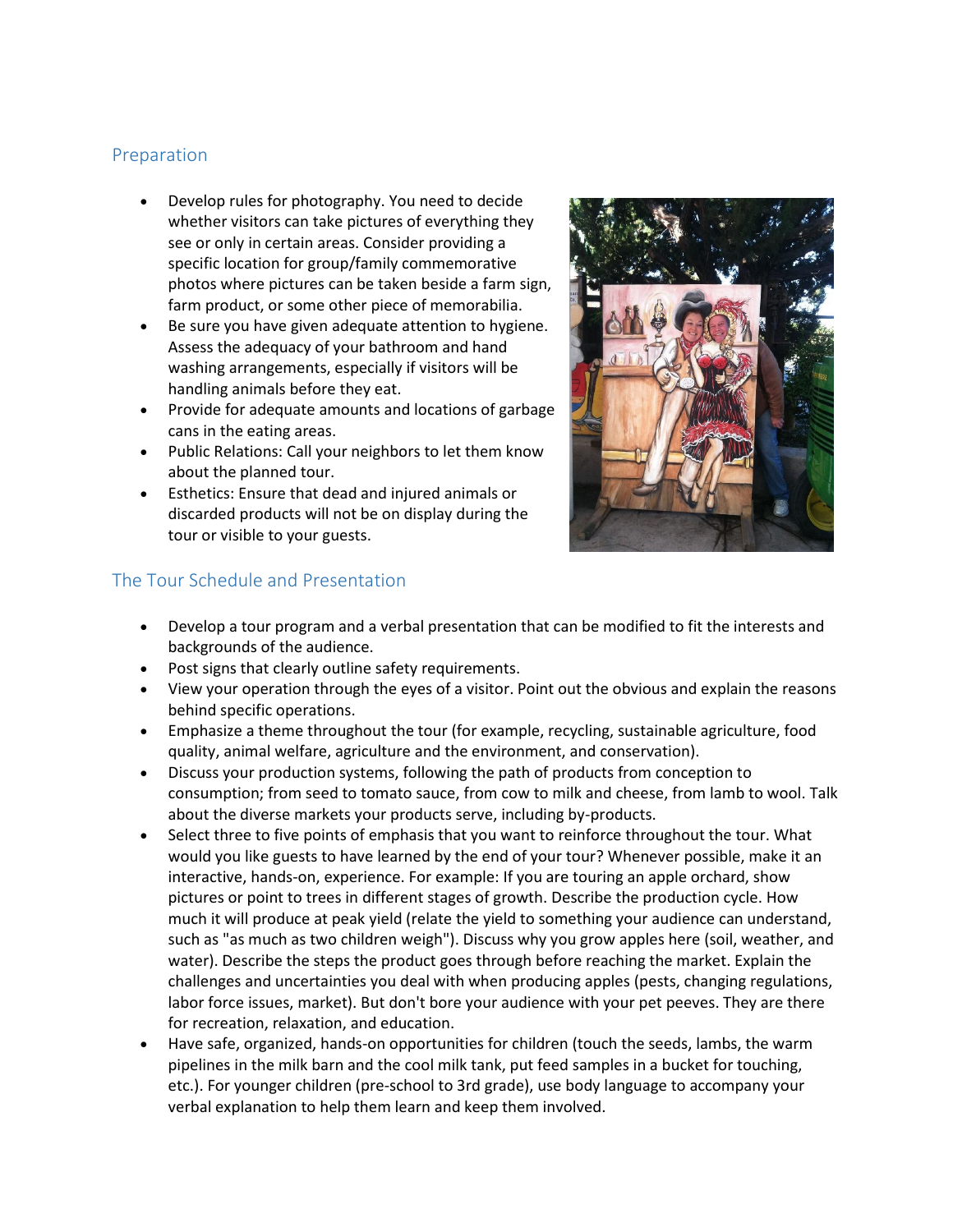- How many people can you comfortably accommodate in a group and still conduct an effective tour? Practice the tour with other staff who will also be leading groups. Organize the tour so different groups will not get mixed up.
- Practice the tour program with a person who is not involved in your operation and get their feedback.
- Walk your tour. Check off how long it takes. Is the terrain level and well drained?

# Tour Contact

 Ascertain the general age and abilities of the members of the tour in terms of the approximate number of adults and children and why the group wants to visit your farm. Establish a

comfortable ratio of chaperones to children and youth if you feel it is necessary.

- Discuss parking and provide directions to parking facilities.
- Suggest clothing that enhances safety, for example closed-toe, low heel shoes and comfortable clothing. Suggest people bring hats and sunscreen in the summer, and warm clothing in other seasons.
- Discuss meals. Will the group be eating on your property? What will meals cost? Are your picnicking facilities adequate, if that is an option?



Picnic facilities must be adequate if provided.

# Briefing the Group

- Greet your visitors on the bus if they arrive by bus. Some tour buses have a PA system that you might use to address your audience.
- Introduce yourself and firmly but politely establish expectations regarding conduct and behavior (appropriate for the age group).
- Remind visitors that your farm is a working, production-oriented operation, not an amusement park.
- Children should be advised to: walk, remember that rocks stay on the ground, stay with the group, be good listeners, and raise their hands when they have questions.
- Prepare visitors for regular farm environmental hazards such as odors, flies, dust or loud noises. However, to the extent that you can, take steps to mitigate these environmental irritants.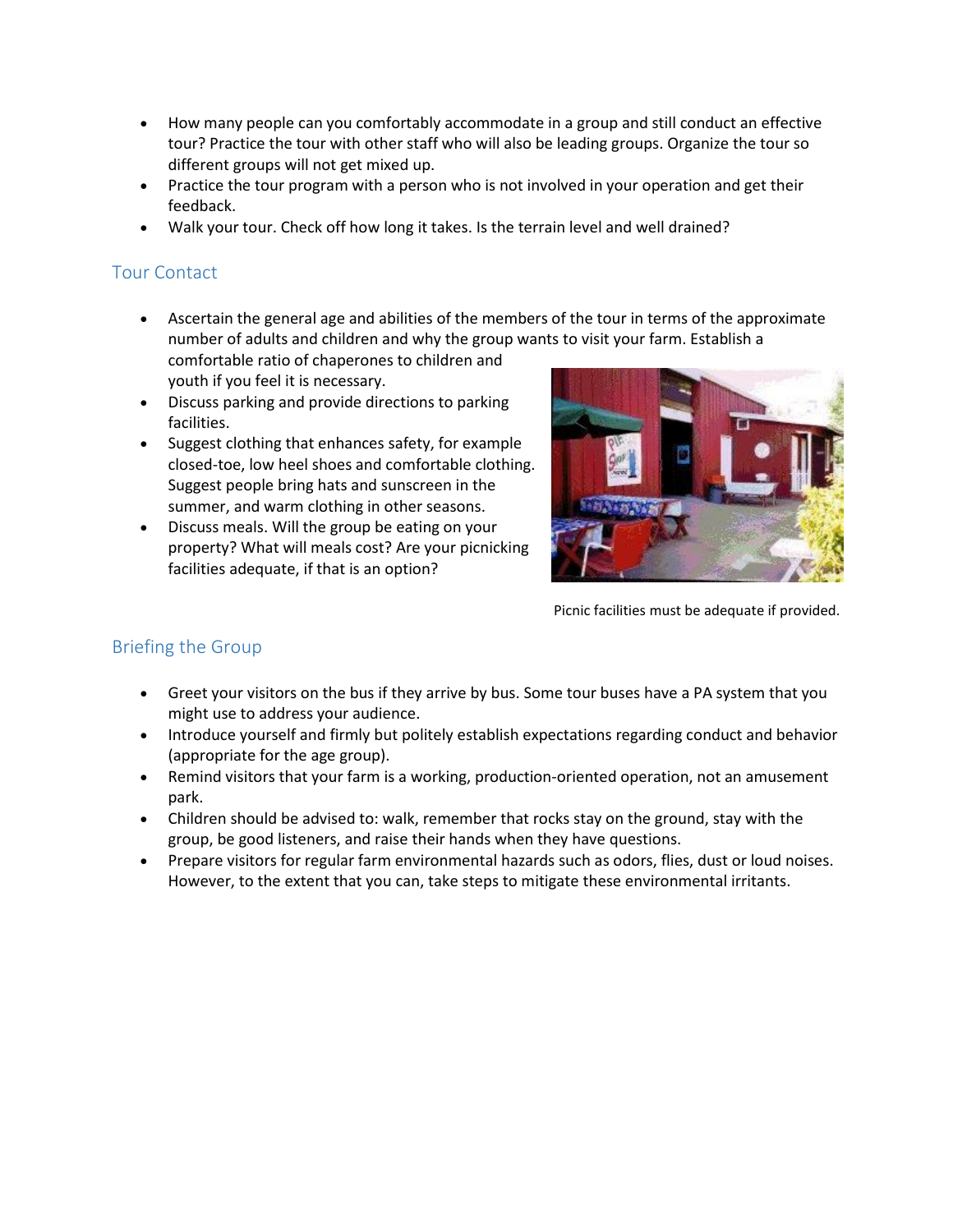# Conducting the Tour

Greet your guests when they arrive. If you are addressing a large group, consider using a microphone or the tour bus PA system

- Walk at a pace appropriate to the group's size and age.
- Have a responsible person at the rear of the group to assist with keeping the group together.
- Discuss what the group will see before entering a noisy area.
- Children should be encouraged to repeat new words and concepts as you explain them.
- Be sure to explain any agriculture terms that may be foreign to your guests. Think of ways to relate concepts and terms to everyday life, for example, feeder mixer wagons are blenders on wheels, etc.).
- Answer only questions about what you know and limit your comments to your farm. Avoid ideological debates with guests or customers.

# Concluding the Tour

- Allow plenty of time for questions.
- Review the main concepts you introduced and refer to the key theme(s). For children's groups, use a fill-in-the-blank method, encouraging the children to participate, thus reinforcing the information.
- Samples of the product (empty containers, pictures, or actual products) provide a great ending. Provide information on how/where they can purchase your product.
- Escort the group to the bus or parking area, thanking them for their visit. Encourage them to return.

#### Post-tour Review

- Ask for an evaluation from the tour contact. What did the visitors like? What would help the group to better assimilate the information? What suggestions do they have for improving the tour?
- Establish and update a file of these notes. Review this feedback information with other tour staff before the next scheduled tour.

#### Resources for on-farm education:

- Guide: *[Agritourism Best Practices; How to Develop a Farm Tour](https://www.uvm.edu/sites/default/files/Vermont-Agritourism-Collaborative/2019HowTo-DevelopFarmTour.pdf)*, one of many great guides from th[e Vermont Agritourism Collaborative](https://www.uvm.edu/vtagritourism/?Page=guides.html)
- Guide: *[Agritourism Best practices: How to Host Summer Camp](https://www.uvm.edu/sites/default/files/Vermont-Agritourism-Collaborative/2019HowTo-HostSummerCamp.pdf)*, one of many great guides from th[e Vermont Agritourism Collaborative](https://www.uvm.edu/vtagritourism/?Page=guides.html)
- Presentation: *[The Live Earth Farm Discovery Program](http://sfp.ucdavis.edu/files/177903.pdf)*, by Jessica Ridgeway, Live Earth Farm, Watsonville, CA
	- o Worksheet: *[Farm Based Education Program Planning](http://sfp.ucdavis.edu/files/177935.pdf)*, from Jessica Ridgeway, Live Earth Farm Discovery Program

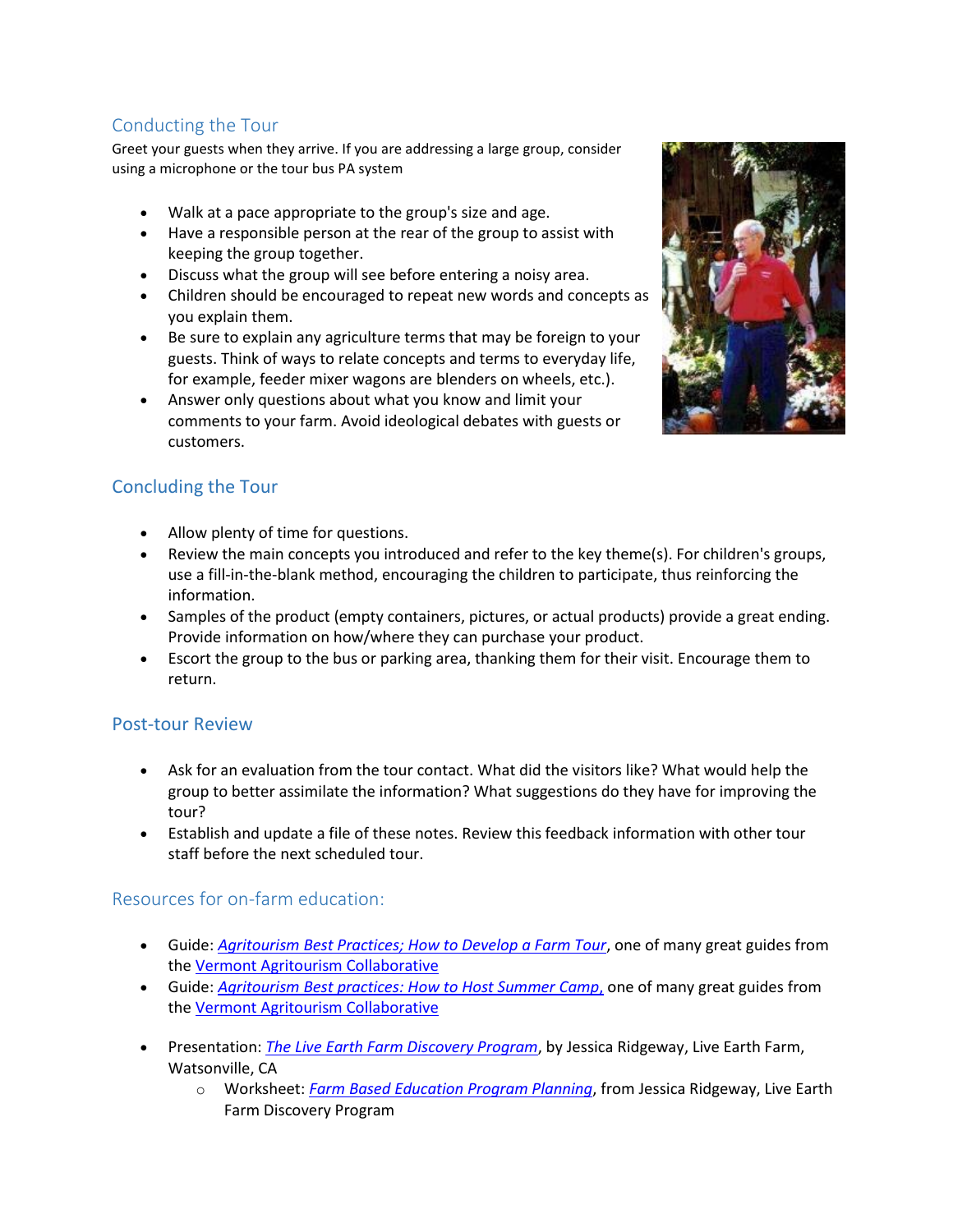- Association and Website: *[Farm Based Education Network](https://www.farmbasededucation.org/)*
	- o The FBEN is a free member network established to strengthen and support the work of educators, farmers, and community leaders who provide access and experiences on working farms.
	- o There are currently over 2,750 FBEN members from 48 states and 28 countries.
	- o Member farms are nonprofit, for-profit, and community-based, producing vegetables, animals, fiber, timber, and other living natural resource products.
	- o Member programs serve all ages from infant visitors with their parent, through K to 12 grades, to university students and adults throughout their lives.
- Non-profit[: Soil Born Farms](https://soilborn.org/) Urban Agriculture & Education Project in Sacramento



Directory listing o[f California Farms offering Educational Experiences,](http://www.calagtour.org/Educational_Experience/?ds=486&reportnumber=859&catcol=3405&categorysearch=classes%20or%20workshops) from [www.calagtour.org](http://www.calagtour.org/)

# Bring on the bus tour!

Selling your agricultural tour to tour groups



"You are taking care of someone else's customers. 110 percent of the tour must shine! If something goes wrong, I didn't just lose that senior group, I lost the confidence of the tour company for the next three years."

Denise Skidmore, director of education and public relations fo[r Hilmar Cheese Company,](http://www.hilmarcheese.com/) spoke to the Merced County Ag/Art/Nature Tourism group about marketing to tour group organizers, and to the tour companies who offer the tours to groups. She markets Hilmar Cheese Visitors Center educational tours, packaged with an olive oil tasting and a stop at one or two other agritourism operations, to tour

companies who offer the tours to groups of seniors and other potential visitors. Visitors to Hilmar Cheese learn about the cheese-making process by touring the processing operations, enjoying hands-on educational displays that Skidmore has created and tasting samples, shopping and eating lunch in the gift shop/deli. She hosts about eight to ten groups per year. Denise Skidmore offered a few tips to others thinking of attracting bus tours of visitors to their operations:

 Make sure everything is well planned, that all facilities are extra neat, clean and attractive and that all staff are ready and attentive to the visitors' needs.